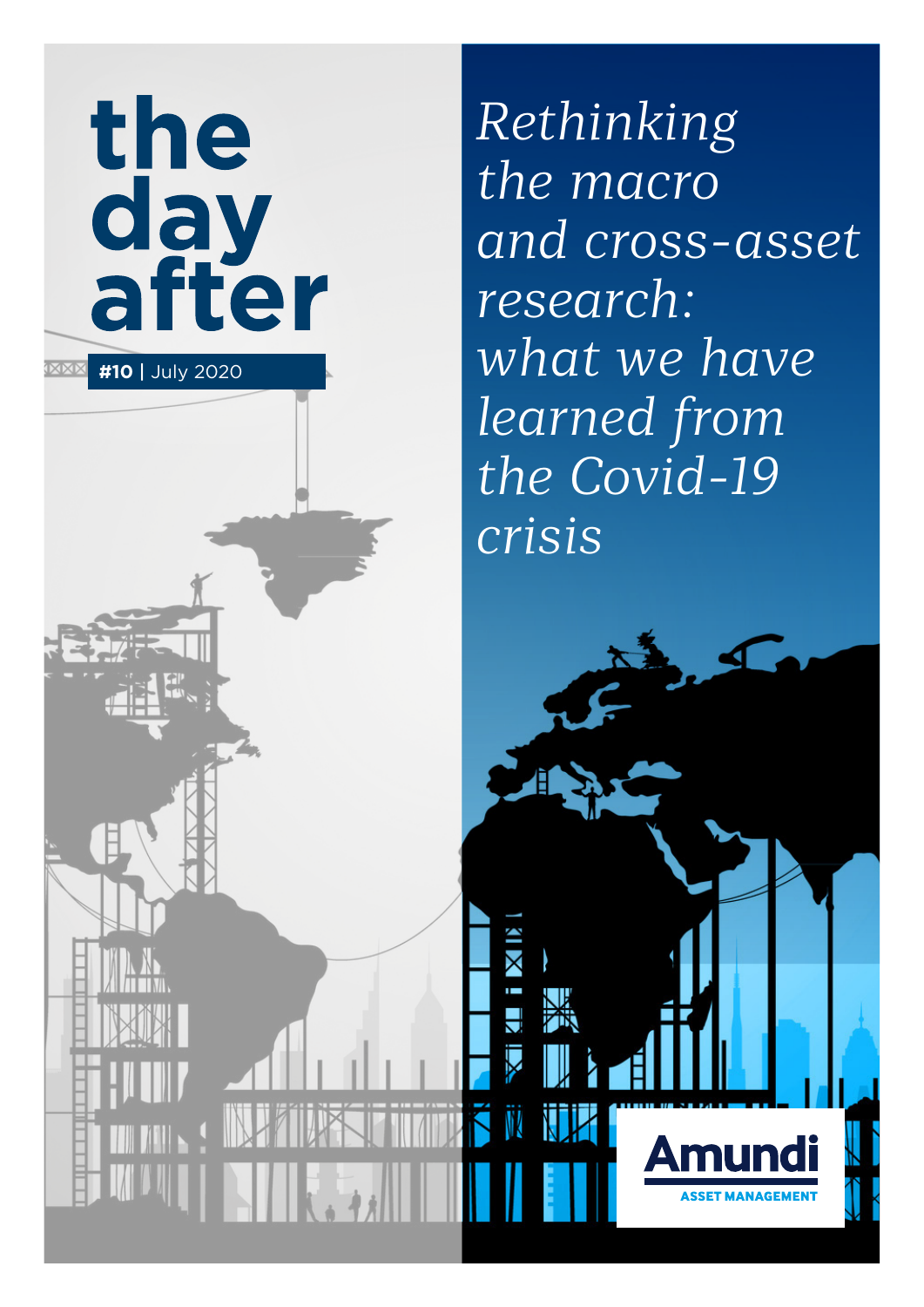# Authors



Monica DEFEND, Global Head of Research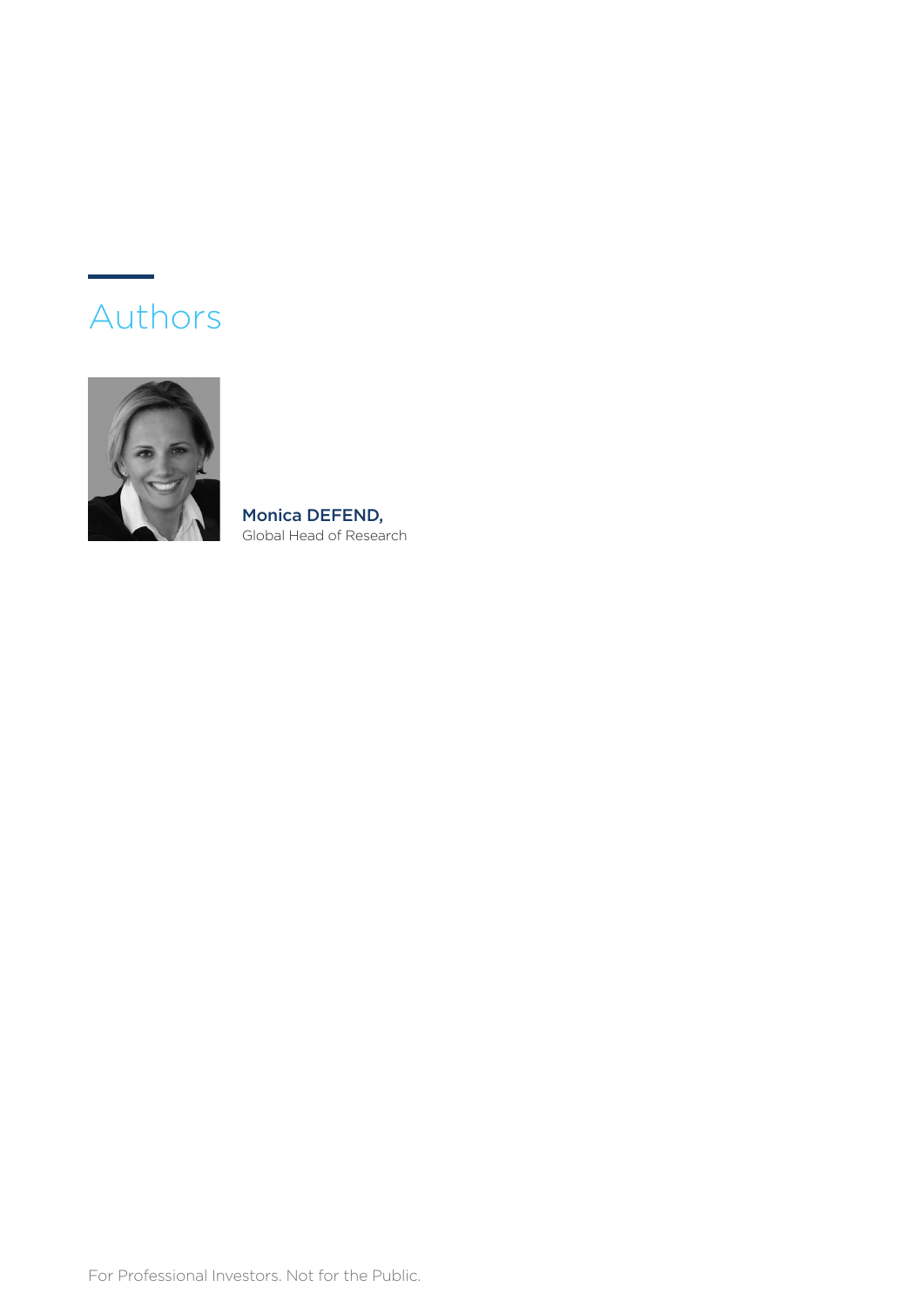# *"Realize that everything connects to everything else (Leonardo da Vinci)"*

# Covid-19 accelerated markets' entropy and risk takers will evolve their investment approaches

Crises create disruption and Covid-19 is no exception, bringing new complexities, new opportunities and new risks to the investment landscape.

From our research angle, we realised that the pandemic triggered:

1. A fast-evolving macro financial environment.

It has become much more difficult to anticipate and to predict performance, in both the short and medium term, because of the lack of hard data (even the calculation of consumer prices has become difficult because of lockdowns!) and the unknown consequences of the unconventional policies put in place.

## 2. A common global 'health' shock affecting economies and spill-overs to the full spectrum of asset classes.

Financial market volatility initially spiked on increased uncertainty regarding the short-term effects of the virus on lives and due to the potential long-term changes to livelihoods. Later, a sequencing of policy announcements, measures implemented and pandemic-driven news resulted in volatility increasing.

## 3. A deep disconnect between macro fundamentals and markets.

We have seen a crisis of global confidence and a sudden contraction of global growth. Asset classes saw very significant declines based on the common 'unknown', the virus. Then, they bounced back based on a liquidity-driven rally fuelled by central banks' implementation of aggressive accommodative policies. In contrast to the past, economic policy interventions have occurred very quickly, and CBs have

been creative and unconventional in their responses to the emergency. Analysts had to provide forecasts at a time when companies stopped providing guidance on earnings per share and top lines. Policy accelerators caused risk assets to drift higher, overshadowing the pain being experienced by the real economy.

4. A larger role for central authorities in market functioning. Monetary policies in particular have been overwhelming asset classes' specific drivers, blurring market correlations and inducing (dangerous) mispricing.

Central banks increased their stimulus over and over again. They have been crossing new frontiers<sup>1</sup>, elongating the cycle once again via more debt creation. They are managing yield curves while increasing the risk of asset bubbles, should fiscal policies not deliver as needed.

Governments addressed the health emergency *first* (international travel restrictions, domestic measures, improvement of medical treatment) and then implemented fiscal policies, not only reacting (state aid/ grants), but also trying to be pre-emptive in order to address the profound damage Covid-19 will inflict on labour markets and growth.

The net effect of these interventions remains difficult to ascertain, but it is clear we need to evolve our thinking in order to analyse this new macro financial ecosystem.

# How we have analysed this evolving situation and our findings

We soon realised that the global health crisis was having a huge impact on economies via an unusual shock potentially triggering some structural changes. However, we remain convinced that macro factors anchored financial markets. Growth, inflation, rates, policy efforts and liquidity are likely to remain pivotal, so, the nature of this crisis requires an evolution in the way we look at these factors.

1. New Frontiers for Central Banks, The Day After #5, D. Borowski, May 2020.

For Professional Investors. Not for the Public.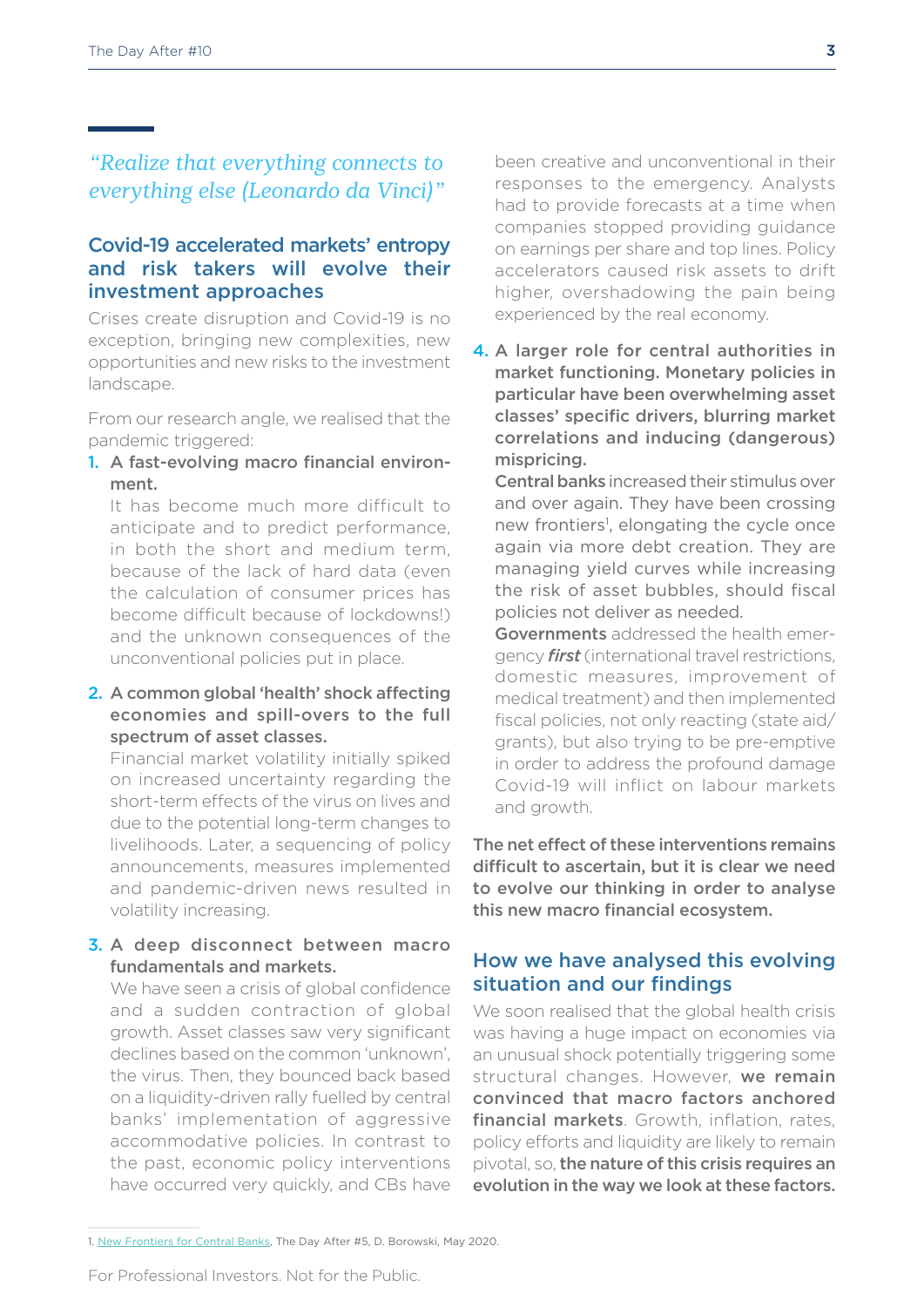#### Chart 1: High-frequency data activity tracker

Pandemic-hit countries in a sequence and they are recovering in the same sequence. Primarily based on mobility/leisure/energy consumption data, our indicator shows Germany, France and Italy to be recovering faster than the UK and the US.



lockdown stringency, energy consumption, same-store retail sales, and some country-specific high-frequency data are considered.

#### In particular:

1. We moved away from the traditional macro/markets/micro causalities towards using non-linear big data nowcasting indicators. They will help trace the new cross-sectional risk factors commonalities that we believe will represent the new market movers. In this way, we track asymmetry and velocity of the current macro environment to fine-tune forecasts. During the Covid-19 outbreak, our Bayesian approach to macro forecasts has been providing highly volatile outcomes which are subject to continuous re-assessment.

The overall fluidity of the situation, the lack of hard data, and uncertainty on the size and timing of fiscal policies are distorting the contribution to the fundamental identity of national income accounting. Consumption, investment, public expenditure and net trade are running on evolving statistical relationships. They are constrained by a large number of assumptions and they will likely face a structural break.

*Are consumers' preferences structurally going to change? How fast and synchronised will deglobalisation be? Which sectors will see local on-shoring? Will their weights in the economy change? When will*  *labour-intense sectors, such as hospitality, recover?* The answers to these questions will likely affect productivity and address growth in the medium to long term. However, as risk-takers, we needed to get a better focus on the short-term reality to understand the appropriate investment positioning. Therefore, we complemented our structural approach to macro forecasts with the support of fast data and micro evidence.

- We utilized big data to process a vast quantity of panel data, being conscious that *n-dimensional* problem solving required managing large databases. This shift needed higher analytical capacity.
- We expanded our coverage to almost 300 asset classes to catch the deeper co-movements that had been taking place across and within asset classes.

We thought about valuable regularities but we needed to detect them automatically: technology with the Python coding has been of great help. The major advantage of learning system is the ability to adapt to a changing environment. At the same time, the identification of specific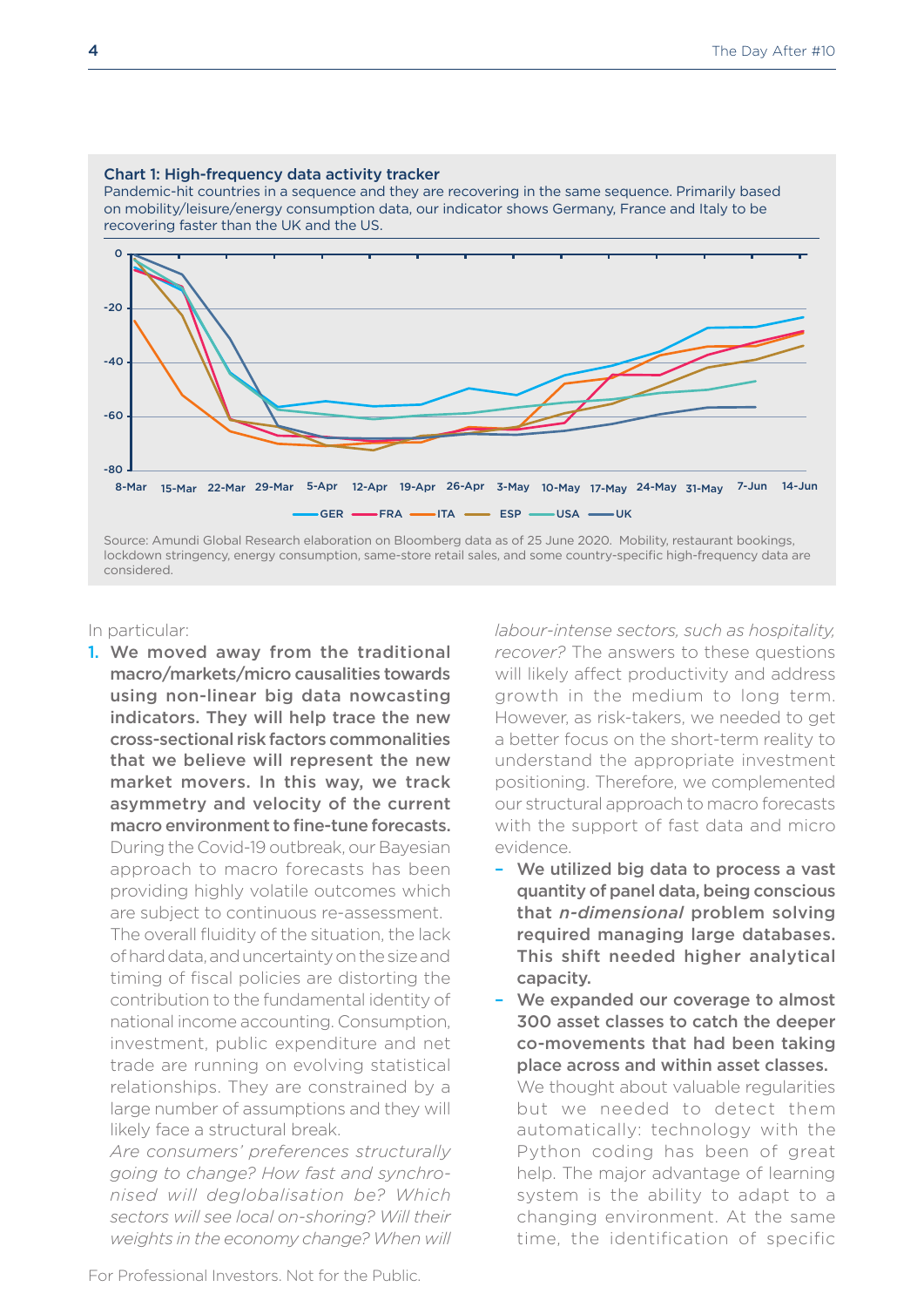

#### Chart 2: Correlation of everything vs everything else

While used to volatility spikes, we are less used to fast-evolving correlations. The most recent spike refers

Source: Amundi, Bloomberg. Daily data. The «Correlation of Everything to Everything Else» is calculated as the average magnitude of 15 cross-asset correlations. These being the crosses, on a rolling return/change basis, between (1) S&P500, (2) Bonds Yields (avg of USD 2y & 10y), (3) Yield Curve (USD 10y-2y), (4) Credit Spreads (Moody's BAA - USD 10y), (5) Dollar Index (DXY) & (6) Commodities (GSCI Spot). Data as of 16 June 2020.

financial regimes<sup>2</sup>, rather than random sampling, improves the application of machine learning to investments, automating the calculations at a time of growing data management complexity.

## 2. We built GREAT (Global Risks Exposure Attribution Tool) to systematise our analyses.

Once we verified that the macro factors we had identified are the key drivers of financial markets, we realised that the factors' asymmetric profile plays a prominent role. For example, DM equities' sensitivity to prices (CPI, PPI) shifts from positive when in a period of disinflation/reflation to negative in hyperinflation. These sensitivities shifts are asset class-specific, even within the same cluster (equity, fixed income and commodity). For example, Japanese equities' sensitivities to monetary aggregates is three times the sensitivity

of US equities. As a consequence, we identified for each factor a 'low', 'medium' and 'high' level and distinguished the sensitivity of each asset class in the three cases ("importance of the macro factor's first derivative"). Lastly, we ensured that in addition to the statistical significance, results were economically sound.

All this information will be entered into GREAT and used for top-down assessment of risk exposure, as we will discuss in the next paragraph.

**3.** If macro factors influence markets dynamics in a more complex and unusual manner, then a macroeconomic (risk) factor-based approach<sup>3</sup> is suited to capturing the broad common risks across an investment universe. This is why we calculate asset classes' sensitivities to these factors on some proxies based on our internal forecasts and elaborations.

<sup>2.</sup> This is what we are referring to when writing 'state-dependent' in the remainder of this document. As economic cycles and financial regimes influence financial markets, we set them as the cornerstones of our scenario-based dynamic asset allocation framework. We used growth, inflation, monetary aggregates and global debt to explore 120 years of history and cluster the dataset into 5 financial regimes: contraction, slowdown, recovery, late cycle and 'asset reflation', relying on unconventional policies. Each phase is identified in terms of distance from the macro risk factor and characterised by recurring persistency in returns streams. We identified some recurrences and consistencies whereby these regimes feature different patterns for financial markets not only in terms of asset class returns, risks and targets, but also in terms of cross asset interactions and exposure to relevant macro financial factors. Cesarini F, Defend M, Portelli L, The Advanced "Investment Phazer", 2011.

<sup>3.</sup> This paper focuses on macroeconomic factors, as a reference for style factors (value, minimum volatility, momentum, quality): see "Investment Cycles and Asset Allocation", Mijot E, Economica, 2018.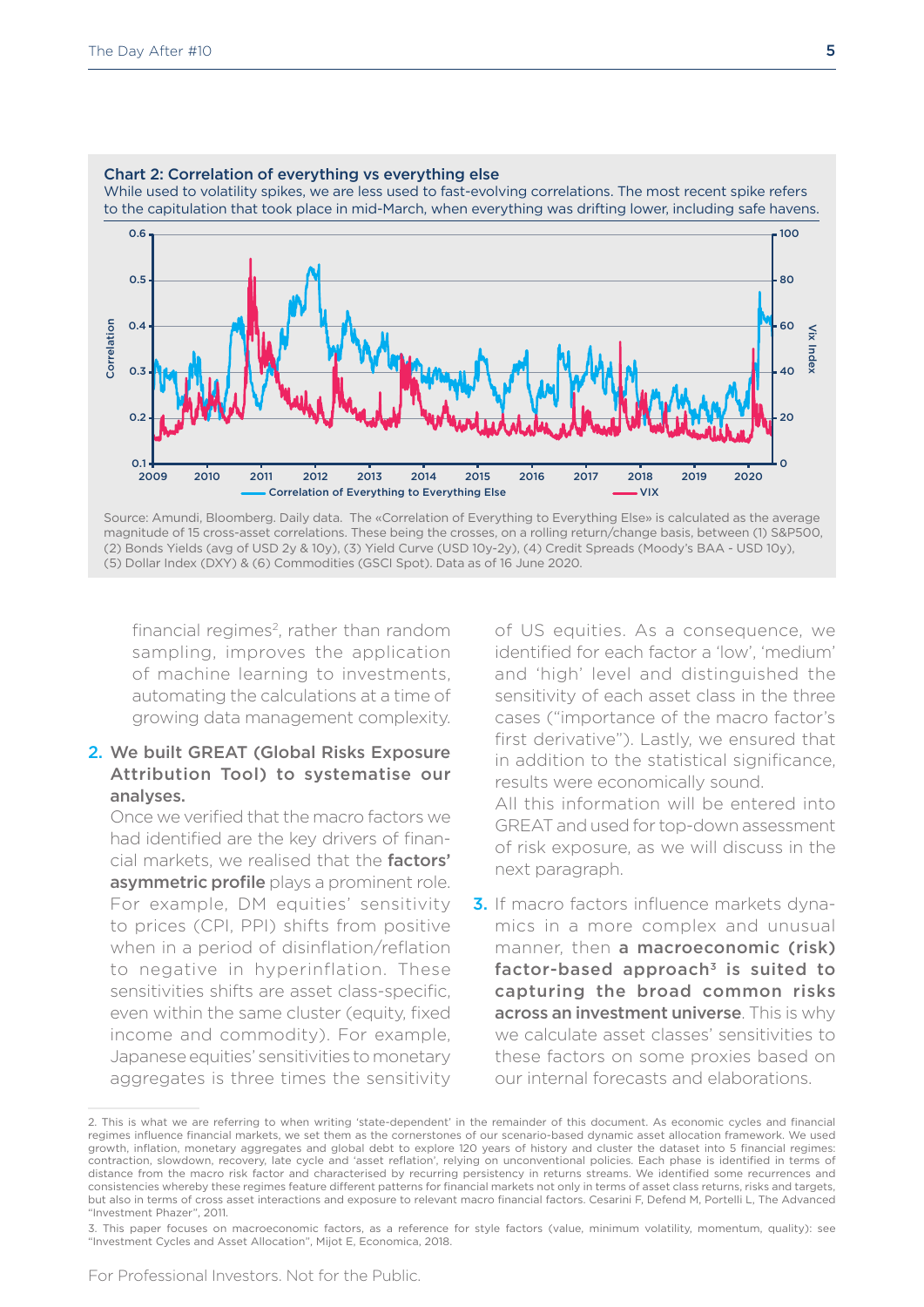#### Table 1: An evolving research framework

|                                | Pre- Covid19<br>(since GFC)                                                                                                                                    | <b>Post Covid-19</b>                                                                                                                                                                                                                         | <b>Amundi Research in the</b><br>Day After                                                                                                                                                                                   |
|--------------------------------|----------------------------------------------------------------------------------------------------------------------------------------------------------------|----------------------------------------------------------------------------------------------------------------------------------------------------------------------------------------------------------------------------------------------|------------------------------------------------------------------------------------------------------------------------------------------------------------------------------------------------------------------------------|
| Economics                      | Monetary policy is the only<br>game in town<br>Hard Data                                                                                                       | Monetary policy evolved<br>further beyond new<br>frontiers and a nexus with<br>fiscal policy has been<br>created<br>High Frequency data<br>Growth, Inflation, rates,<br>monetary aggregates, debt,<br>liquidity are the key macro<br>factors | <b>Bayesian Vector</b><br>Autoregressive forecasts<br>is complemented with<br>nonlinear nowcasting<br>indicators                                                                                                             |
|                                | Growth, Inflation, rates,<br>monetary aggregates, debt,<br>liquidity are the key macro<br>factors                                                              |                                                                                                                                                                                                                                              | <b>Advanced Investment</b><br>Phazer to map base and<br>alternative scenarios<br>(medium term)<br><b>Composite Economic</b><br><b>Momentum Indicator</b><br>(CEMI) to track short term<br>fluctuations and turning<br>points |
| <b>Financial Markets</b>       | From Asset Reflation to<br>late cycle<br>Economic backdrop,<br>valuation, risk sentiment<br>and technical are the<br>strategic and tactical<br>markets drivers | From contraction to<br>recovery<br>Economic backdrop,<br>valuation, risk sentiment<br>and technical are the<br>strategic and tactical<br>markets drivers                                                                                     | Parametric and non<br>parametric approach are<br>integrated.<br><b>GREAT</b> to wrap and<br>systematize asset classes<br>(non linear) sensitivities to<br>macro risk factors                                                 |
| <b>Investment Consequences</b> | Rigid SAA-TAA <sup>6</sup> framework<br>Diversification across asset<br>classes                                                                                | Dynamic framework<br>Diversification across<br>macro risk factors                                                                                                                                                                            | Macro risk factor asset<br>allocation, state dependent<br>or regime based                                                                                                                                                    |

Source: Amundi Global Research elaboration, as of 15 June 2020.

## We revisited and consolidated our macro factor-based approach to asset allocation to enforce portfolio diversification, reduce volatility, and possibly improve portfolios outcome.

The investment universe continues and will continue to fast co-move with diverse sensitivity to common factors that are now driving the markets: **namely, central banks'** support for markets and pandemic- related news. As a result, correlations are biased and unusual: for example, the mid-March capitulation, when all asset classes were drifting lower, followed by the most recent rally, which has included fallen angels.

Moreover, the risk is that such an environment exacerbates the weakness of traditional asset allocation which operate on silos of assetclass bucket holdings (equity, fixed income, commodities, FX). Covid-19 has been the opportunity for our Regime-Based Approach to move one step forward towards operating

in a more explicit factor-based fashion, using non-linear thinking and artificial intelligence to empower the search for cross-asset opportunities amid unconventional market behaviours. In our opinion, a macro (risk) factor<sup>4</sup> asset allocation that allows for the budgeting of risk assigned to each macro factor while positioning cross asset according to the investor's high convictions<sup>5</sup> is the right approach in an environment in which macro factors are not only influencing markets, but are the "minimum common factor" on the a global scale.

GREAT allows for the calculation of portfolio exposure to risk factors (beta) while tracking beta changes and risk budget consistency when different factor tilts are input.

*The entire process has been fascinating and as well as challenging.* 

*Remaining in control of the full process was paramount. Our regime-based framework* 

5. Multi Asset: a solid total portfolio approach for a complex world, M. Germano, E. Tazé-bernard, May 2020.

<sup>4.</sup> Macro risk factors refer to economic factors that influence overtime asset classes and investments volatility.

<sup>6.</sup> SAA stays for strategic asset allocation, TAA tactical asset allocation.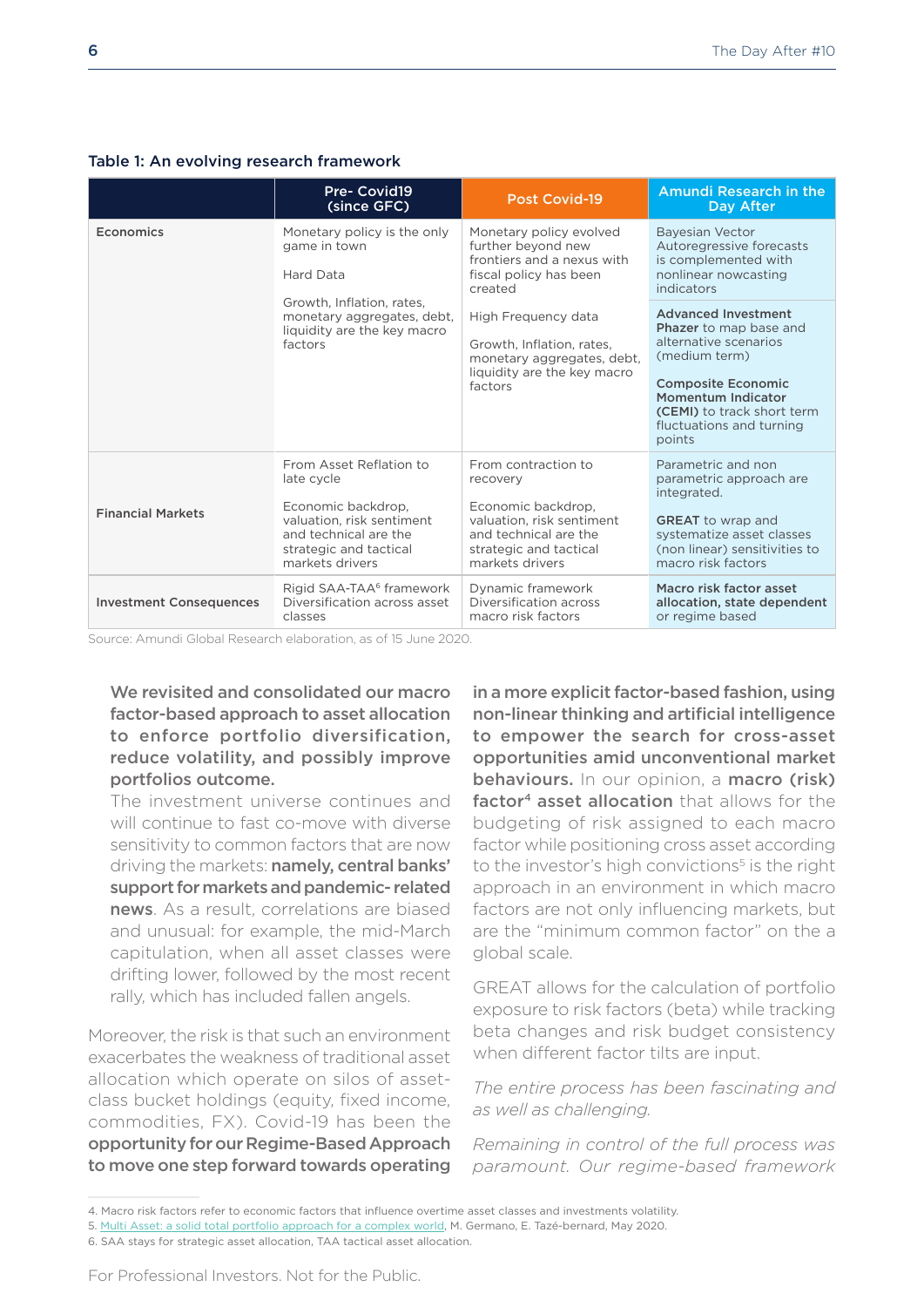#### Table 2: Mapping risk factors

| <b>Macro Risk Factor</b>        | <b>Proxies</b>                                                                                           | <b>Rationale</b>                                                                                                   |
|---------------------------------|----------------------------------------------------------------------------------------------------------|--------------------------------------------------------------------------------------------------------------------|
| Growth                          | Real Global GDP (US, EZ, Japan, GEM),<br>Revenues and EPS US                                             | Exposure to global business cycle                                                                                  |
| Inflation                       | US: CPI, PPI, ULC, Eurozone: CPI, PPI,<br>Japan: CPI                                                     | Exposure to price changes                                                                                          |
| <b>Nominal rates</b>            | UST 2.5.10 YRS. Bund 2.5.10 YRS                                                                          | Exposure to DM yield curve buckets changes                                                                         |
| Debt and monetary<br>aggregates | US Fed Rate and M1, M1 & M3 Eurozone, G4<br>CBs' balance sheets (Fed, ECB, BOJ, BOE),<br>global leverage | Exposure to leverage and transmission of<br>un/conventional monetary policy)                                       |
| Liquidity                       | (all proprietary indicators) Global Financial<br>Conditions Index, CAST, COMBO                           | Exposure to financial conditions and risk<br>sentiment, is the only factor that returns a<br>digital signal ON/OFF |

Source: Based on Amundi Global Research elaboration, Bloomberg, as of 15 June 2020. JPM for bond indices, MSCI for equity indices, ML for credit.

#### Table 3: Asset class sensitivities to macro (risk) factors<sup>7</sup>

|                                              | <b>Global Factors Sensitivies</b> |                                       |                                           |                                                  |                                          |                                                  |                                          |                                                  |                   |
|----------------------------------------------|-----------------------------------|---------------------------------------|-------------------------------------------|--------------------------------------------------|------------------------------------------|--------------------------------------------------|------------------------------------------|--------------------------------------------------|-------------------|
|                                              | Growth                            |                                       | <b>Inflation</b>                          |                                                  | <b>Monetary</b>                          | <b>Nominal Rates</b>                             |                                          | Liquid $/$<br><b>Sentiment</b>                   |                   |
|                                              | below<br>trend to<br>trend        | from<br>trend<br>to<br>above<br>trend | below<br>trend<br>$\overline{t}$<br>trend | from<br>trend<br>$\mathsf{to}$<br>above<br>trend | below<br>trend<br>$\mathsf{to}$<br>trend | from<br>trend<br>$\mathsf{to}$<br>above<br>trend | below<br>trend<br>$\mathsf{to}$<br>trend | from<br>trend<br>$\mathsf{to}$<br>above<br>trend | from off<br>to on |
| Cash                                         |                                   |                                       |                                           |                                                  |                                          |                                                  |                                          |                                                  |                   |
| Govies                                       |                                   |                                       |                                           |                                                  |                                          |                                                  |                                          |                                                  |                   |
| <b>Inflation Linked</b>                      |                                   |                                       |                                           |                                                  |                                          |                                                  |                                          |                                                  |                   |
| <b>GEM</b>                                   |                                   |                                       |                                           |                                                  |                                          |                                                  |                                          |                                                  |                   |
| IG                                           |                                   |                                       |                                           |                                                  |                                          |                                                  |                                          |                                                  |                   |
| <b>HY</b>                                    |                                   |                                       |                                           |                                                  |                                          |                                                  |                                          |                                                  |                   |
| <b>Europe Equity</b>                         |                                   |                                       |                                           |                                                  |                                          |                                                  |                                          |                                                  |                   |
| <b>North America Equity</b>                  |                                   |                                       |                                           |                                                  |                                          |                                                  |                                          |                                                  |                   |
| Japan Equity                                 |                                   |                                       |                                           |                                                  |                                          |                                                  |                                          |                                                  |                   |
| Pacific Ex Japan<br>Equity                   |                                   |                                       |                                           |                                                  |                                          |                                                  |                                          |                                                  |                   |
| <b>Emerging Market</b><br><b>ASIA Equity</b> |                                   |                                       |                                           |                                                  |                                          |                                                  |                                          |                                                  |                   |
| <b>Emerging Market</b><br>LatAm Equity       |                                   |                                       |                                           |                                                  |                                          |                                                  |                                          |                                                  |                   |
| <b>Emerging Market</b><br><b>EMEA Equity</b> |                                   |                                       |                                           |                                                  |                                          |                                                  |                                          |                                                  |                   |
| Oil                                          |                                   |                                       |                                           |                                                  |                                          |                                                  |                                          |                                                  |                   |
| <b>Basic Resources</b>                       |                                   |                                       |                                           |                                                  |                                          |                                                  |                                          |                                                  |                   |
| Gold                                         |                                   |                                       |                                           |                                                  |                                          |                                                  |                                          |                                                  |                   |

Source: deep red = negative sensitivity, least sensitive deep green = positive sensitivity, most sensitive. Based on Amundi Global Research elaboration, Bloomberg, as of 15 June 2020. JPM for bond indices, MSCI for equity indices, ML for credit.

7. Macro (risk) factor proxies are based on forecasts, tools and analyses elaborated by Amundi Cross Asset Research.

For Professional Investors. Not for the Public.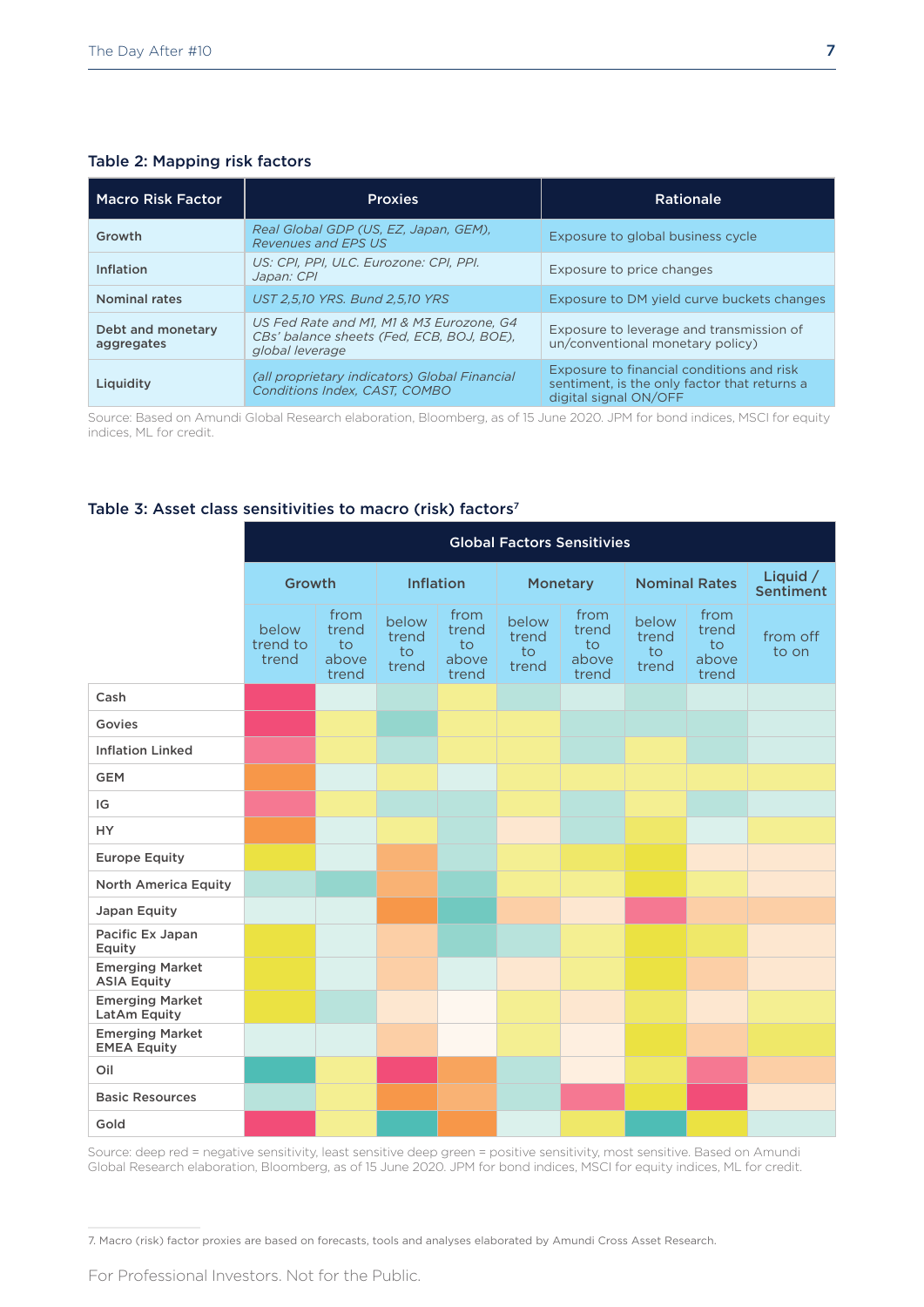*articulated in the base and alternative scenarios with some clear references in terms of macro-economic assumptions and financial consequences had been quite helpful to fix reference values to initialise with some a priori the clustering procedure when flooded with tons of results. Furthermore, we also had to move beyond the comfort zone of time series analysis and parametric estimation. Consistency, reliability and significance of results become more challenging when directed at large volumes of information and evolving structural relationships. Machines deliver faster than humans, but it is the human brain that has to define the problem, to apply the most suitable pragmatic technique, and, eventually, to use common sense and judgement to interpret the significance of the final solution.We haven't changed our thinking in that regard.* 

# Factor-based asset allocation cuts across traditional asset classes, diversifying returns streams on a 'truly' cross-asset dimension.

We identified these macro (risk) factors as the key top-down discriminants cross assets amid the five financial regimes we defined ex ante. We derived state-dependent sensitivities for our investment universe.

As the path to reach the new equilibrium in *the day after* will not be straight, we have been adopting non-linear thinking to elaborate big data aimed at improving the comprehension of asset class sensitivities around risk factors.

# Connecting dots

The pandemic made a virtue of necessity.

1. We penciled in base and alternative scenarios and framed them into our financial regimes' mapping to spot some asset class behaviour references.

Our base scenario sees a global deep, shortlived recession in H120, followed by a short rebound in Q320. In a sequencing progression, regions will slowly revert to pre-crisis levels (EM in Q221, AEs Q422). The game changers for the alternative scenarios are the discovery of a vaccine and the effectiveness of policy boosters on the real economy8. We then populate this frame with the information resulting from high-frequency macro and micro evidence to add more accurate fluctuations around the mediumterm trends detected by the scenarios.

The pandemic altered our perception of financial regimes' cycles compared with the beginning of the year. We entered a contraction (risk-off phase) possibly bottoming out in Q320. Thanks to policy boosters we will progress into a sequencing revovery with significant divergences both across and within regions.

In this environment, growth, rates, inflation, monetary and fiscal policies are strongly interconnected. The potential mismatch of one regarding others could affect the results overall. If we change perspective, though, this situation is building common factors that are now driving the markets. As a result, markets will move with diverse sensitivity to these common factors, paving the way for a macro factor-based asset allocation.

2. We calculate expected returns on a broader asset class spectrum and frame them into base and alternative scenarios. We accelerated and sharpened our use of artificial intelligence to **capture non-linear** connections between macro factors and markets and dynamically assess the **exposure to the macro** (risk). To control and ensure the consistency of the outcome in terms of market sequencing and investment consequences, the algorithms run within the base and alternative scenarios information window<sup>9</sup>

<sup>8.</sup> *"Investing in a de-freezing cycle"*, Amundi 2H20 Outlook, June 2020.

<sup>9.</sup> Ultimately, we pencilled base and alternative scenarios as the probabilistic combination of our 5 financial regimes. For 2020, we assumed a correction for the downside scenario, a combination late-cycle/correction for the base scenario and a late-cycle for the upside scenario. For 2021, we assumed a recovery regime.

For Professional Investors. Not for the Public.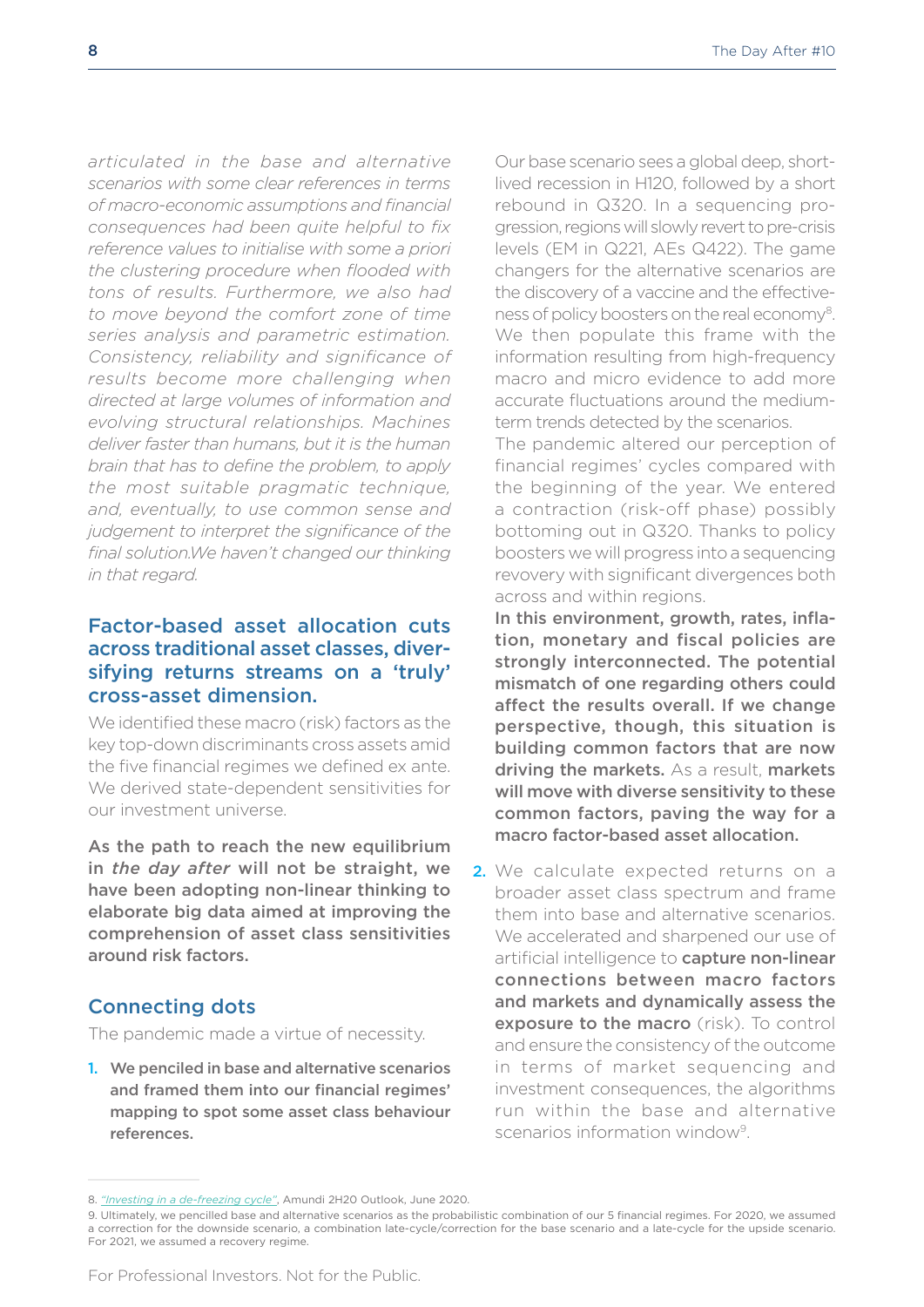

**3.** We use GREAT to nest our high convictions (including those on risk factors specifically) and derive the asset allocation preference.

#### High convictions and asset class preferences

Recovery is our central case. Hence, growth factors remain paramount. The recession should be confined to H120, followed by a short rebound in Q320, and then slow and bumpy convergence to pre-crisis levels (2022). Price dynamics should evolve from disinflation to below CB targets, with potential

spikes down the road on components base effects (oil). Policy accelerators support risk assets. However, the decoupling from their fundamentals increases downside risks. In the medium term, we expect EPS to bounce back in a V-shaped fashion.

- GROWTH factor to increase from low to medium.
- INFLATION factor to stay low.

We expect ultra-accommodative monetary policies to persist, leading to stable and low interest rates worldwide. Potential upside

| <b>Macro Factors</b>                                   | Low                                     | <b>Medium</b>                                                      | High                                                                    |  |  |
|--------------------------------------------------------|-----------------------------------------|--------------------------------------------------------------------|-------------------------------------------------------------------------|--|--|
| Asset class preference according to macro factor state |                                         |                                                                    |                                                                         |  |  |
| Growth                                                 | Govies, IG, PXJ equity,<br>gold         | Inflation linkers. DM HY. US<br>& LatAm equity, oll                | Inflation linkers. GEM bond.<br>European & Japan equity, base<br>metals |  |  |
| Inflation                                              | Govies, IG, PXJ & Latam<br>equity, gold | Inflation linkers, GEM bond,<br>European & Japanese<br>equity, oil | Cash, inflation linkers, GEM<br>bond, EMEA Latam equity, gold           |  |  |
| Debt & Monetary agg                                    | Cash, govies, PXJ equity,<br>oil        | HY, IG, Asian equity, gold                                         | Govies, IG, European & Japan<br>equity                                  |  |  |
| Rates                                                  | Govies, IG, US & Latam<br>equity, gold  | Inflation linkers, HY, Japan<br>& European equity, oil             | Cash, IG, Asia & Latam equity,<br>base metals                           |  |  |
| Liquidity                                              | Govies, US equity, gold                 | Not applicable as the signal<br>is digital (ON/OFF)                | HY, IG, European equity, base<br>metals                                 |  |  |

#### Table 4: Asset class preference

Source: Amundi Global Research on Bloomberg, as of 15 June 2020. PJX, Pacific ex Japan, JPM for bond indices, MSCI for equity indices, ML for credit. Shaded boxed underpin our main outlook conviction in the next 6 months.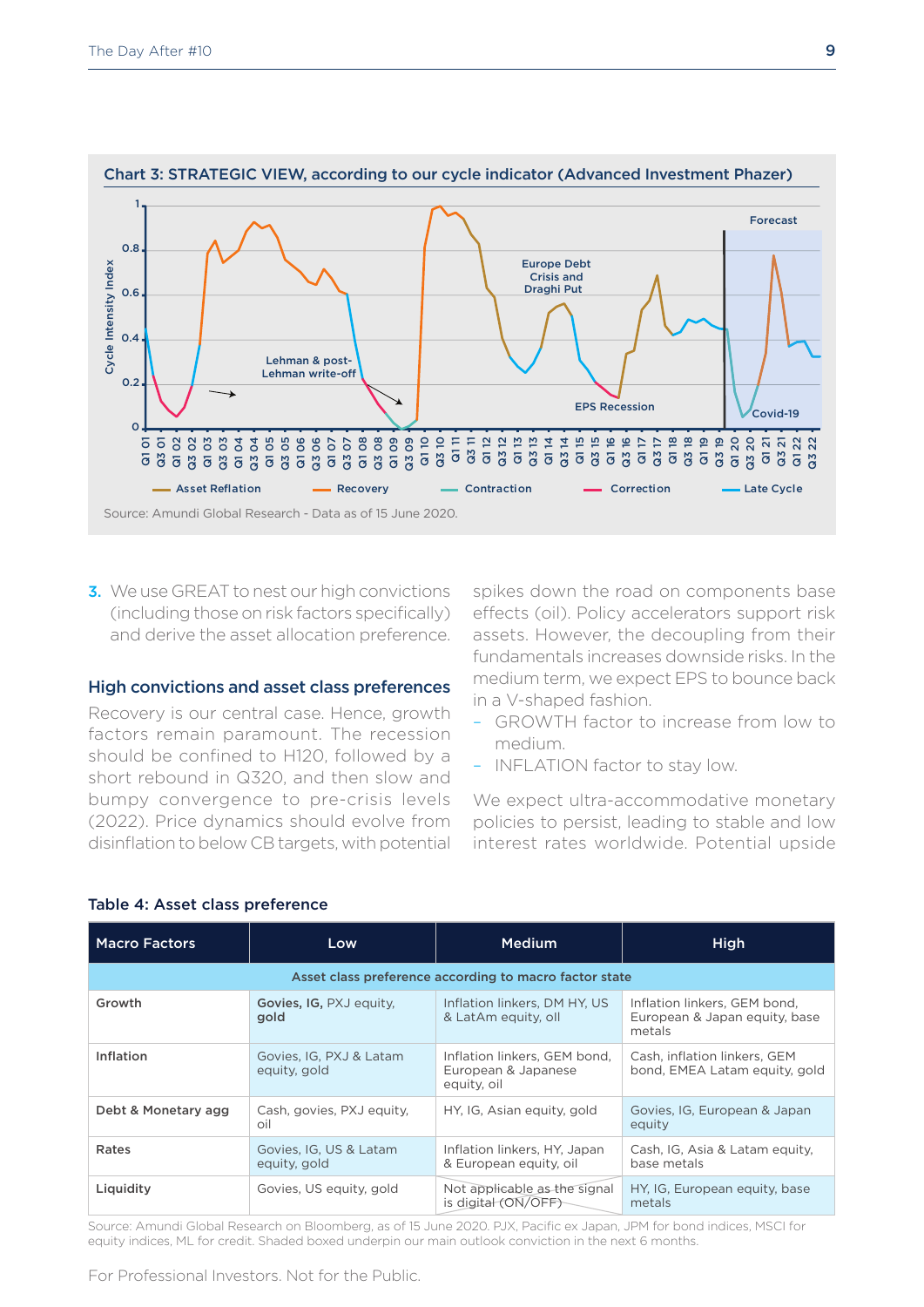for rates will be tempered by the strong demand coming from central banks while the recalibration vs the short end of curves will ease tensions in the long end. In fact, governments are financing the emergency with short-dated issuance. Central banks' purchasing programmes and state guarantees safeguard default rates, at least in the short term. Turbocharged monetary policy should support easy financial conditions. *Carry appeal in a low-yield environment overcomes the compressed expected returns*.

- DEBT& MONETARY AGGREGATES from medium to high
- NOMINAL RATES FACTOR to stay low.
- LIQUIDITY FACTOR to stay high.

In the table, we present the asset class preference according to our outlook convictions. Sensitivity to (geo)political risk is not explicitly considered. This is when we intervene with the qualitative layer to exclude PXJ and Latam equities from the recommendations, for example. Govies, gold and IG tick almost all our boxes, while European and US equity represent a more tactical play.

#### Learning never exhausts the mind

As a result of Covid-19, the financial world has become increasingly complex, irrational, non-linear and does not fit into a rigid and static analysis architecture. Macro factor expectations are more than ever driving financial markets.

The crisis triggered a **transition to a new** economic and financial equilibrium dynamically evolving into waves.

The current situation is a perfect storm: the world's entropy has increased exponentially.

In such an environment, we believe that assessing macro risk factors is key to generating returns for investors and a cross-asset approach is required. In our opinion, tilting to individual macro-economic risk factors and combining asset classes under this new framework should facilitate diversification, improve risk budgeting and eventually improve portfolio returns.

Very often in the past, many investment ideas perceived as alpha opportunities have been involuntary beta transfer on factors not fully understood by risk takers. For this reason, a disciplined top-down approach that evaluates a factor in its articulation and interdependence across asset classes allows for the transformation of a specific risk into clear investment opportunity.

## Research methodology has to evolve to fit the need to find answers to external shocks quickly in a flexible manner.

Over the last quarter, we moved forward on our implementation of machine learning and big data to economics, taking advantage of the learning systems' ability to adapt to a changing macro financial environment.

Our approach to asset allocation evolved as well: we shifted from asset class to risk factor diversification, as Covid-19 is a shock shared across all economies and asset classes. Risk exposure is global, but the impacts on asset classes are local.

We believe that – in order to be competitive – asset mixes will need to be defined on factor tilts rather than traditional risk/return combinations. In addition, looking at return streams, portfolio objectives will need to shift from being benchmark-based to being goal-oriented. This will decide any change to asset allocation<sup>7</sup>.

*"You cannot use up creativity. The more you use, the more you have." Dr Maya Angelou*